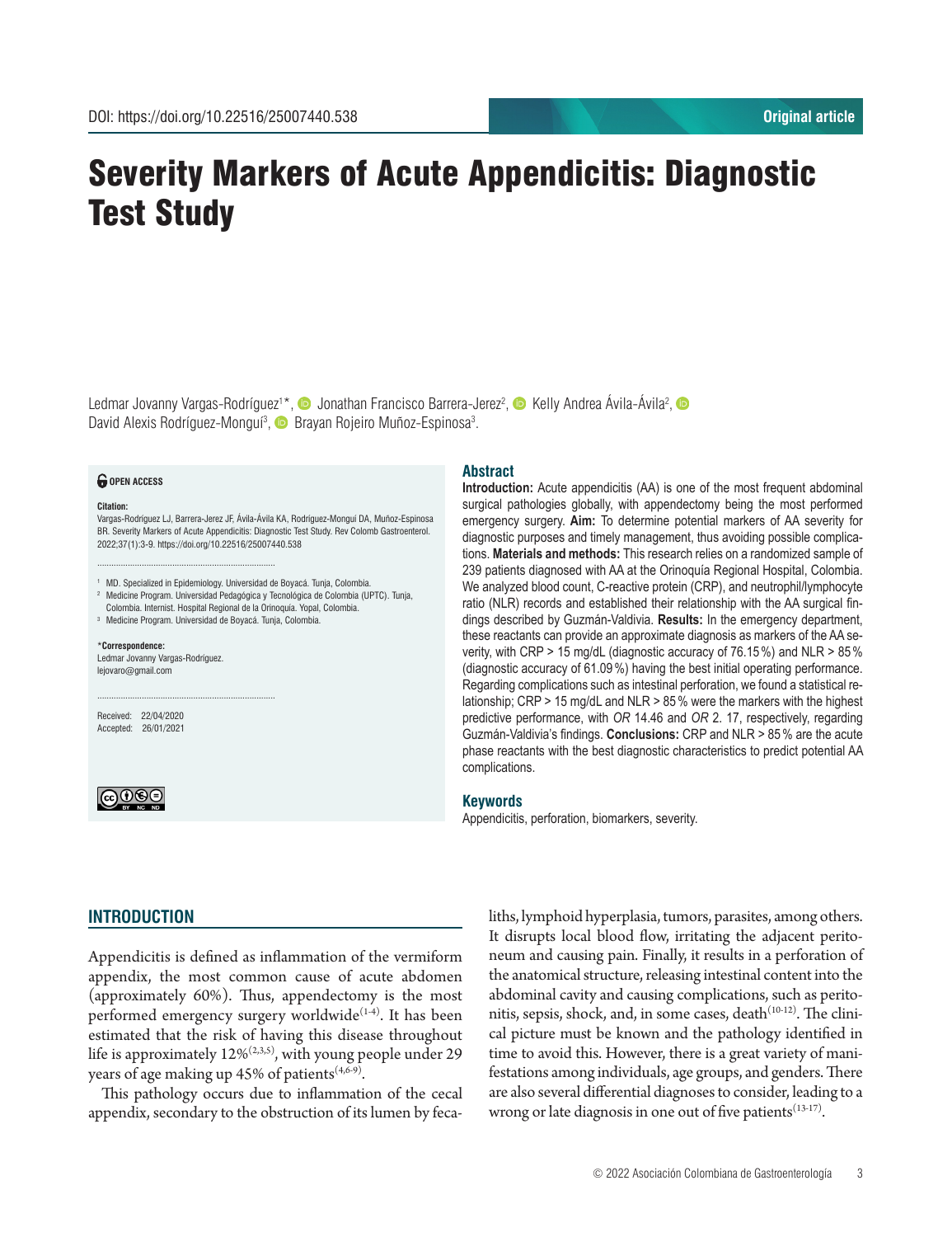To make a timely diagnosis and reduce the rate of complications in patients with appendiceal pathology, the clinical component must be considered, together with diagnostic tests (paraclinical tests). They can reduce the error from an estimated 22% to 5%, representing a cost reduction of up to  $200,000$  euros per year<sup> $(18)$ </sup>. Numerous scales have been developed to help the clinician recognize which patients with abdominal pain are more likely to have the disease. The available scales include the Alvarado score, the pediatric appendicitis score (PAS), and the RIPASA score, which assign scores to clinical manifestations and incorporate laboratory test results<sup> $(18-21)$ </sup>. However, there is no biomarker with optimal performance that effectively diagnoses acute appendicitis (AA) or can predict its severity or complications(19-21).

This article aims to analyze the potential markers of severity in AA for diagnostic purposes and timely management of surgical diseases in emergency services.

#### **MATERIALS AND METHODS**

#### **Population**

The study group comprised the entire population with a diagnosis of AA treated at the Hospital Regional de la Orinoquía (HORO) in Yopal between January 1, 2013, and December 31, 2018. It will be identified using the international code of diseases (ICD-10) as follows: K37 (Unspecified appendicitis); K35.9 (Acute catarrhal, fulminant, gangrenous, obstructive, retrocecal, and suppurative appendicitis); K35.1 (Acute appendicitis with peritoneal abscess); K35.0 (Acute appendicitis, perforation, peritonitis, or rupture); A06.8 (Amoebic appendicitis); and K36 (Obstructive appendicitis).

 To calculate the sample, the following variables were considered: The population served according to the institution's clinical records was 760 people diagnosed with appendicitis, the prevalence of appendicitis of 24.6% $(22)$ , the margin of error of 5% and 95% confidence interval (95% *CI*). As a result, 239 people were included in the study, who were selected by simple random probabilistic sampling.

## **Inclusion criteria**

The population treated at the HORO from 2013 to 2018 with an Alvarado score<sup>(22)</sup> was included. A score of 5 to 6 is compatible with the diagnosis of AA; 7 to 8 indicates probable appendicitis; and 9 to 10 indicates a very probable appendicitis, together with imaging (ultrasound or tomography) and histopathological studies to confirm the diagnosis. In addition, the Guzmán-Valdivia scale was considered according to the intraoperative findings.

#### **Exclusion criteria**

We excluded medical records with incomplete or nonexistent blood count (BC), C-reactive protein (CRP), neutrophil/leukocyte ratio (NLR), and minors (18 years) from the study.

## **Variables**

Based on Calvo *et al's* study<sup>(23)</sup>, a list of variables was established, including sociodemographic (sex, age, rural or urban origin), clinical (acute pain in the epigastrium radiating to the right iliac fossa, fever) and paraclinical (leukocyte count >11,000, neutrophil percentage > 85%, lymphocyte percentage > 10%, NLR > 5.5, and CRP > 15 mg/dL) data.

#### **Statistical analysis**

The database was registered in Excel, version 2013, and analyzed in the statistical package SPSS, version 22. The univariate analysis was performed using a descriptive statistic for the selected population, and the absolute and relative frequencies of the categorical variables were determined. In the case of quantitative variables, we calculated measures of central tendency (mean, median) and dispersion (standard deviation and interquartile range) according to the distribution of the variable.

The cut-off value for leukocyte count  $(> 11,000/mm^3)$ , neutrophil percentage (> 85%), lymphocyte percentage (> 10%), CRP (> 15 mg/dL), and NLR (> 5.5) were determined using ROC curves (receiver operating characteristics) using SPSS software, version 22, to differentiate severe from uncomplicated cases. Finally, to determine the possible associations between the categorical variables, tetrachoric tables were made with diagnostic Odds Ratio measurement and their respective 95% *CI* (< 1 as a predictor of mild (without perforation); > 1 as a predictor of severe (perforation); and one without association). Additionally, we estimated the operating characteristics (sensitivity, specificity, positive predictive value, and negative predictive value) of the paraclinical tests performed more frequently during the hospitalization of patients with AA.

## **Biases**

The risk of bias is deemed low since the scale used as the reference method (Guzmán-Valdivia) is based on the findings during the surgical procedure. These findings are classified into four grades (0: No appendicitis (prophylactic appendicitis, no post-surgical antimicrobial scheme); Ia: Edematous and engorged, Ib: Abscessed or phlegmo-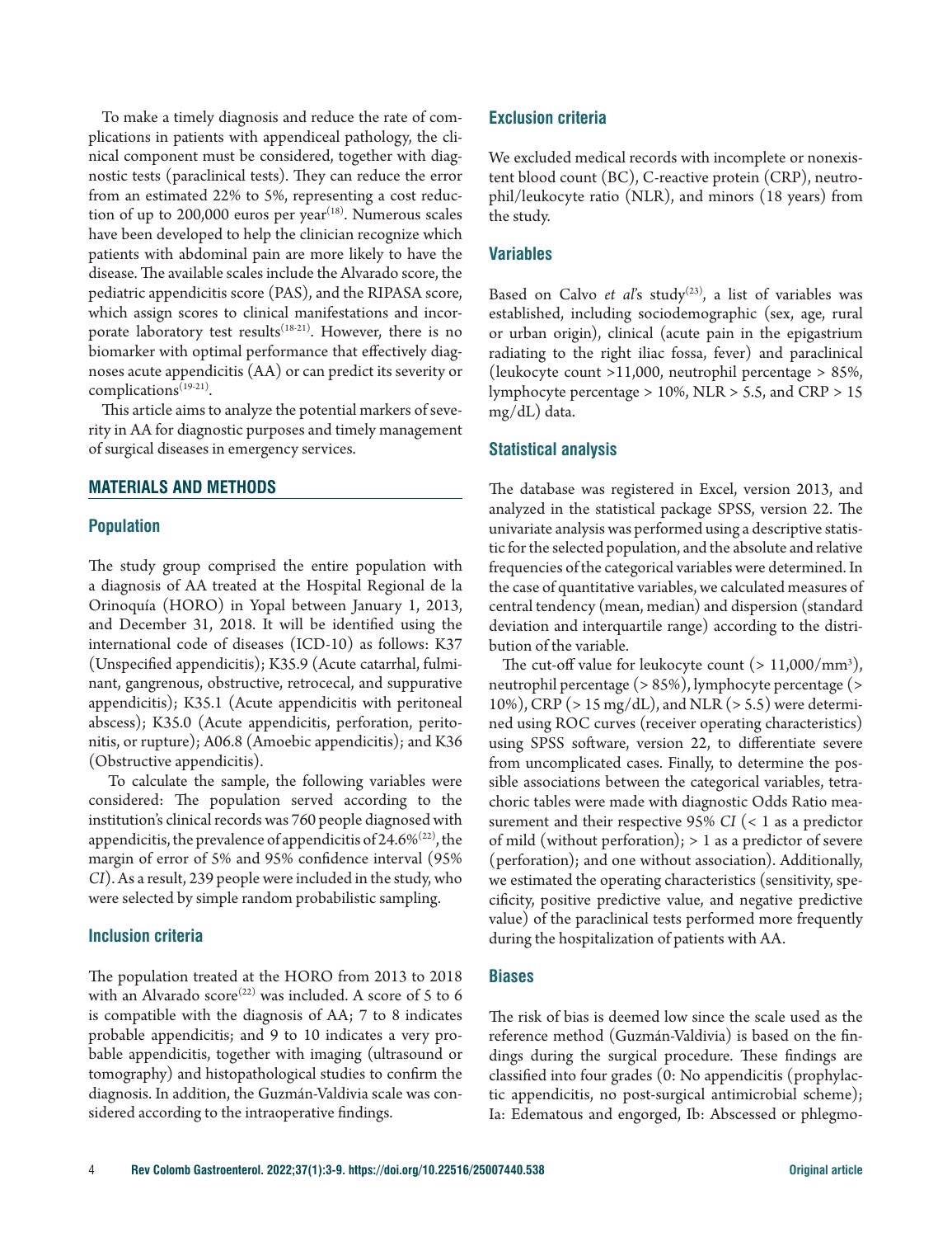nous (with seropurulent fluid around the appendix), Ic: Necrotic without perforation; II: Perforated with localized abscess; III: Complicated appendicitis with generalized peritonitis). It maintains a low risk of error and the dichotomization to assess severity. In the case of the qualitative variables, they were taken as dichotomous to analyze and adequately calculate the operating characteristics, which facilitated the assessment and grouping of the participants.

# **Ethical considerations**

Based on Resolution 8430/1993, the study was considered riskless since it was based on the review of medical records. Additionally, we requested the proper permits from the institution keeping the records.

# **RESULTS**

Two hundred thirty-nine medical records of patients diagnosed with AA were evaluated (**Figure 1**).



Figure 1. Process for obtaining and selecting patients according to sample size

## **Sociodemographic characterization**

The population's average age was 26.35 years, with an SD  $\pm$ 6.4 years (coefficient of variation of 24%), ranging from 18 to 46 years. **Table 1** shows the characteristics of the population.

Regarding the characteristics of inflammatory reactants, we observed that the mean value of the leukocyte count was  $15,512.2/\text{mm}^3$ , with an SD  $\pm$  5,386.84/mm<sup>3</sup> (minimum of  $1,904.1/\text{mm}^3$ ; maximum of 32,000/mm<sup>3</sup>). The percentage of neutrophils had a mean value of 12.625, with an SD  $\pm$ 5,338.36/mm3 (minimum of 1,294.72/mm3 ; maximum of 27,840/mm3 ). The lymphocytes had a mean value of  $2,271.28/\text{mm}^3$ , with an SD  $\pm 2,125.6/\text{mm}^3$  (minimum of 443/mm3 ; maximum of 17,908/mm3 ).

#### **Table 1.** Population characteristics

| <b>Variable</b>                              | N   | %       | 95% CI |       |  |  |
|----------------------------------------------|-----|---------|--------|-------|--|--|
| <b>Sex</b>                                   |     |         |        |       |  |  |
| Female                                       | 127 | 53      | 46.81  | 59.46 |  |  |
| Male<br>÷.                                   | 112 | 47      | 40.54  | 53.19 |  |  |
| Residence                                    |     |         |        |       |  |  |
| Urban                                        | 155 | 64.8536 | 65.21  | 79.31 |  |  |
| Rural                                        | 84  | 35.1464 | 29.09  | 41.2  |  |  |
| Grade according to the Guzmán-Valdivia scale |     |         |        |       |  |  |
| 1a                                           | 65  | 27.1967 | 21.56  | 32.84 |  |  |
| 1 <sub>b</sub>                               | 51  | 21.3389 | 16.15  | 26.53 |  |  |
| 1c                                           | 22  | 9.20502 | 5.54   | 12.87 |  |  |
| $\overline{2}$                               | 32  | 13.3891 | 9072   | 17.71 |  |  |
| 3                                            | 69  | 28.8703 | 23.13  | 34.62 |  |  |

Meanwhile, the NLR had a mean of 8.5, with an SD  $\pm$  6.8 (minimum of 1; maximum of 31). The CRP had a mean of 47.46 mg/dL, with an SD  $\pm$  60.7 mg/dL (minimum of 0.50 mg/dL; maximum of 316 mg/dL).

A ROC curve was performed to determine the most precise cut-off point for each of the variables. The following values were found: Leukocyte count >  $11,000/m^3$ ; neutrophil percentage > 85%; CRP > 15mg/dL; percentage of lymphocytes > 10%; and NLR > 5.5 (**Figure 2**).



**Figure 2.** ROC curve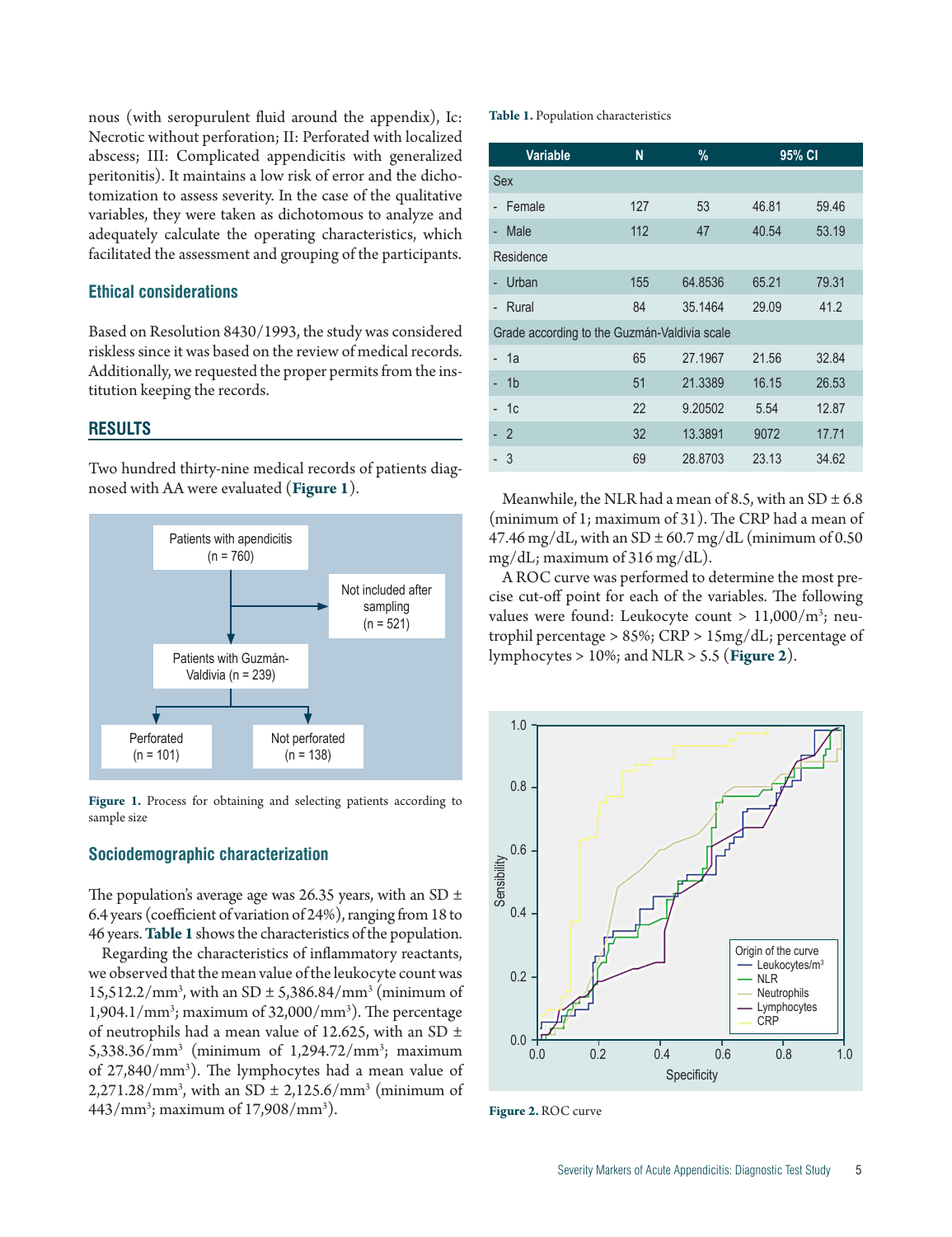## **Diagnostic tests**

In total, 101 people had severe grades of appendicitis, equivalent to 42.2% of people having appendiceal perforation. According to the results, patients with a percentage of neutrophils > 85% are two times more likely to have intestinal perforation, while patients with CRP > 15 mg/dL are 14 times more likely to have this complication (**Table 2**).

| Table 2. Tetrachoric table between the paraclinical with histopathology |  |  |
|-------------------------------------------------------------------------|--|--|
|-------------------------------------------------------------------------|--|--|

| <b>Paraclinical test</b>          | <b>Acute appendicitis</b>        |                                         |                     | 95% CI        |
|-----------------------------------|----------------------------------|-----------------------------------------|---------------------|---------------|
|                                   | <b>Perforated</b><br>$(n = 101)$ | <b>Not</b><br>perforated<br>$(n = 138)$ | nostic<br><b>OR</b> |               |
| Leukocyte count ><br>11,000       | 79<br>22                         | 107<br>31                               | 1.04                | 0.56:1.93     |
| Neutrophil<br>percentage $> 85\%$ | 55<br>46                         | 47<br>91                                | 2.17                | 1.28:3.66     |
| Lymphocyte<br>percentage $> 10\%$ | 68<br>33                         | 93<br>45                                | 0.99                | 0.57:1.72     |
| NLR > 5.5                         | 62<br>39                         | 78<br>60                                | 1.22                | $0.82 - 1.52$ |
| $CRP > 15$ mg/dL                  | 88<br>13                         | 44<br>94                                | 14.46               | 7.3:28.6      |

## **Characteristics of diagnostic tests**

Lastly, we found that the tests with the greatest capacity to detect people with appendiceal perforation (sensitivity) were CRP and leukocyte count greater than 11,000/mm3 , with 87.13% and 78.22% data, respectively (**Table 3**).

We could determine that the tests with the best capabilities to detect people with non-perforated appendix (specificity) were CRP and the percentage of neutrophils > 85%, with 68.12% and 65.94% data, respectively (**Table 3**). Finally, the highest diagnostic accuracy test was CRP, with 76.15% (**Table 3**).

## **DISCUSSION**

In the present study, the population studied represents a relatively young population, with an average of 26.35 years. It allows comparing it with other epidemiological data from other studies, as is the case of Cánovas *et al* and Escalona *et al*, who determined that the average age of appendicitis was 21 and 29 years, respectively<sup> $(24,25)$ </sup>. Therefore, no significant difference in the results obtained marks a great difference from Jonge *et al's* study, with an average of 55 years<sup> $(26)$ </sup>.

Moreover, most people diagnosed with AA were women, 53% of the population, consistent with the results shown by other publications, such as Jonge *et al*'s<sup>(26)</sup>, in which the base population was female (51.2%). Even so, in other studies, most patients are male, as is the case of Padierna *et al*'s, with 50.81%(27). However, there are no significant differences in gender regarding AA. It should be mentioned that the female sex presents a greater difficulty for diagnosis during the fertile age or pregnancy<sup>(28,29)</sup>. Another important characteristic is that more patients come from urban areas than rural areas.

Numerous studies document that the pathophysiological stages of appendicitis can be divided into three groups according to the time of clinical evolution, as follows: Incipient (0-12 hours), acute (12-24 hours), and perforated  $(24-48 \text{ hours})^{(1,4,10)}$ .

This study did not seek a relationship between clinical evolution and perforation; nonetheless, we compared the results of the different stages of the Guzmán-Valdivia classification(30). This comparison indicates that the higher the grade, the greater the severity, just like Martínez *et al*'s

| <b>Operating characteristics</b>    | <b>Leukocytes</b> | Neutrophils | Lymphocytes | <b>NLR</b> | <b>CRP</b> |
|-------------------------------------|-------------------|-------------|-------------|------------|------------|
| Sensibility                         | 78.22 %           | 54.46 %     | 67.33 %     | 61.39%     | 87.13 %    |
| Specificity                         | 22.46 %           | 65.94 %     | 32.61 %     | 43.48 %    | 68.12 %    |
| Positive predictive value           | 42.47 %           | 53.92 %     | 42.24 %     | 44.29 %    | 66.67 %    |
| Negative predictive value           | 58.49 %           | 66.42 %     | 57.69 %     | 60.61 %    | 87.85 %    |
| Diagnostic accuracy                 | 46.03 %           | 61.09 %     | 47.28%      | 51.05 %    | 76.15 %    |
| Likelihood ratio of a positive test | 1009              | 1599        | 0.999       | 1086       | 2733       |
| Likelihood ratio of a negative test | 0.9697            | 0.6907      | 1002        | 0.8881     | 0.189      |

#### **Table 3.** Characteristics of diagnostic tests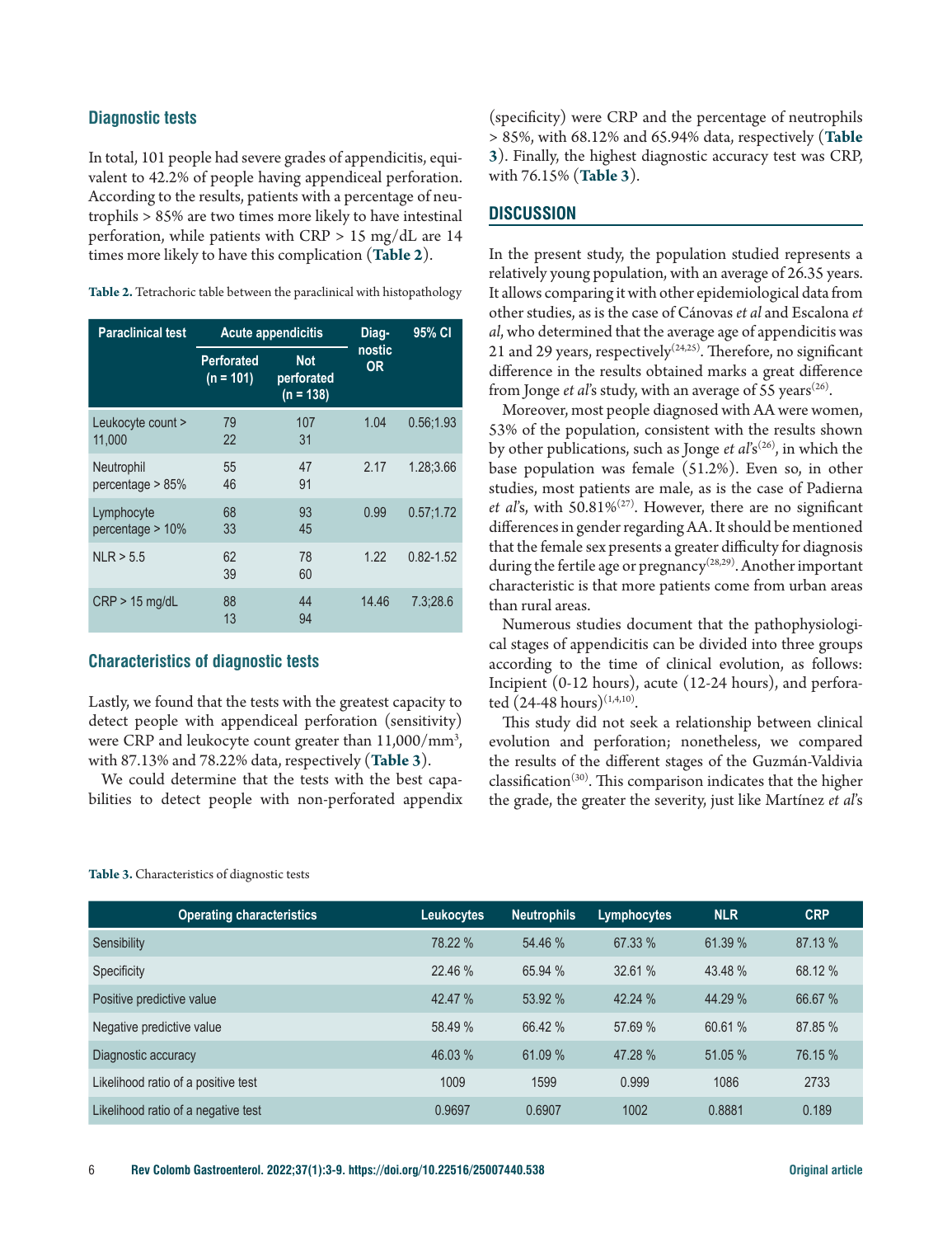research, which obtained the following results: Grade 0: 4; Grade 1A: 26; Grade 1B: 32; Grade 1C: 27; Grade 2: 22; and Grade 3: 11, for a total of 122 patients $(31)$ .

From these results, we could determine that they were superior in our study at a percentage level, with a percentage difference in Grades 1A (5.88%) and 3 (19.96%). They suggest that the most severe complication, perforation with generalized peritonitis, occurred more frequently compared to the study above. Other studies found that perforation had a prevalence of 10% (Rigual *et al*)(19) and 24% (Beltrán *et al*)(4), but it is still higher in this research, with a prevalence of 42.25% in perforations.

Regarding the inflammatory reactants, we found that leukocytosis and neutrophilia were related to the diagnosis of AA. According to the results obtained in this study, a percentage of neutrophils > 85% increases the possibility of an outcome of appendiceal perforation (*OR* 2.17; 95% *CI* 1.28-3.66) (**Table 2**). Similarly, an NLR greater than 5.5 over the reference value was found in patients diagnosed with AA (*OR* 1.22; 95% *CI* 0.82; 1.52).

It is noteworthy that patients with AA were found to have a significant positivization of the CRP (mean of 47.46 mg/dL). For this study, the population with a CRP  $> 15$ mg/dL had statistically significant *OR* (*OR* 14.46; 95% *CI* 7.3-28.6), which corroborates the findings in other publications. About the usefulness of this marker as a diagnostic aid, the research by Ishizuka *et al* analyzed the relationship of NLR with gangrenous and perforated appendicitis in 314 patients. It established a figure of eight as the cut-off point, with a sensitivity and specificity of 73% and 39%, respectively<sup>(32)</sup>, results lower than our study's.

Therefore, we can conclude, according to the results of this study, that the diagnostic tests with better operating performance in the emergency department for a patient in whom AA is suspected are CRP (sensitivity: 87.13%; specificity: 68.12%; diagnostic accuracy 76.15%) and the percentage of neutrophils > 85% (sensitivity: 54.46%, specificity: 65.94%, diagnostic accuracy: 61.09%). These results are similar to previous studies, such as Aguirre *et al*'s, where there is a similarity regarding the relationship of CRP and eosinophilia with the pathology, as described in this arti $cle^{(28)}$ . Overall, the results provide us with valuable tools in daily clinical practice; however, we believe that there is a greater need for research in this field to achieve uniformity in information nationwide and obtain tools that enable us to address issues such as AA even earlier.

In the study by Padierna *et al*, only the CRP and the leukocyte count were compared as predictors of severity. Their results for the CRP showed a sensitivity of 98.3% and a specificity of 88.9%, and for the leukocyte count, a sensitivity of 80% and specificity of 61% $(27)$ . The CRP results obtained are consistent with such research, but there is a significant difference in the leukocyte count since the sensitivity of 78.22% and specificity of 22.46 % were obtained, with a diagnostic accuracy of 46.03%. Thus, the results are uneven in this study, and this leukocyte count should not be one of the mainstays to determine the prognosis in the emergency department due to its low specificity.

The study by Acharya *et al* evaluated CRP (sensitivity of 75%; specificity of 50%), the leukocyte count (sensitivity of 79%; specificity of 55%), and other paraclinical tests, such as bilirubin, procalcitonin, IL-6, and urinary serotonin, as other diagnostic and prognostic factors of  $AA<sup>(29)</sup>$ . In this case, the leukocyte count had a higher value than the CRP, a notable difference based on the results obtained and the rest of the literature reviewed. These results could be explained by the multiple limitations of the study and the potential sources of bias due to the blinding of researchers in the literature.

It is important to highlight that according to the study by Prasetya *et al*, the NLR had high diagnostic accuracy for AA in children, with percentages of sensitivity of 84.6% and specificity of 56.5%, these being higher than those obtained in our study (61.39% and 43.48%, respectively). This finding is probably due to the difference in the age of the study population (18 years as a maximum) and because this is a retrospective study. This limitation should be considered when interpreting results $(33)$ .

## **CONCLUSIONS**

Currently, AA is a challenge for diagnosis and prognosis in the emergency department, both for the general practitioner and the specialist, because there is still no marker to define how advanced the pathology is and its potential complications. However, this study could determine the operating characteristics of the inflammatory reactants as predictors of severity in AA and thus prevent possible complications. It was found that CRP has the highest specificity and sensitivity and is also the most positive *OR* predictor compared to the rest of the reactants.

It also revealed that a leukocyte count greater than 11,000/ mm3 and a percentage of neutrophils > 85% were related to the diagnosis of AA. According to the results obtained in this study, a percentage of neutrophils > 85% increases the possibility of a complication (*OR* 2.17), while a CRP greater than 15 mg/dL increases the possibility of a complication (*OR* 14.46). This characteristic could be definitive to find the probabilities of AA complications in any age group.

In short, this study could determine the cut-off points of paraclinical variables widely used to predict and prevent AA complications, such as perforation, optimizing in-hospital management and ultimately impacting final care costs and recovery times for patients.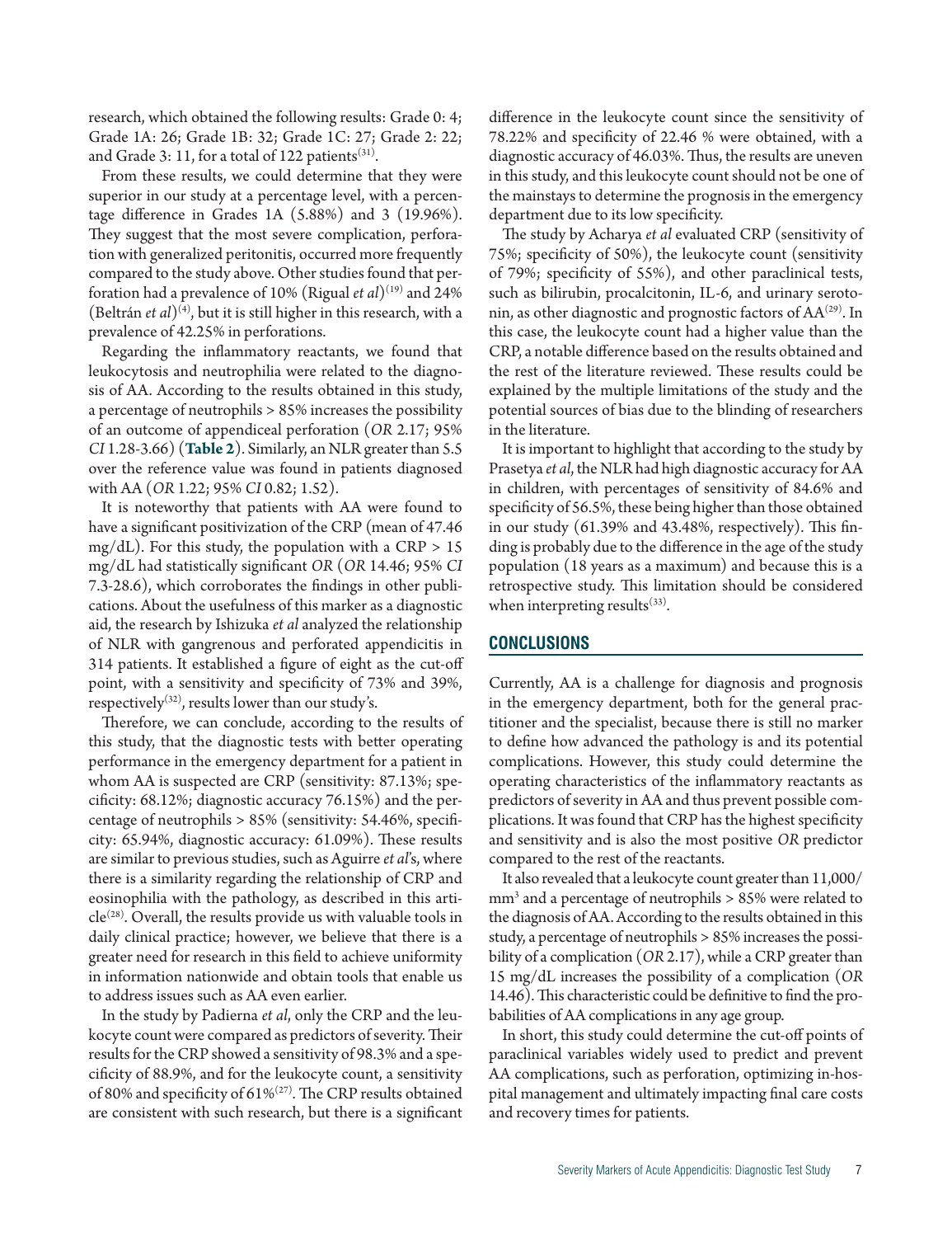# **REFERENCES**

- 1. Bahena-Aponte JA, Chávez-Tapia NC, Méndez-Sánchez N. Estado actual de la apendicitis. Med Sur. 2003;10(3):122-8.
- 2. Huacuja-Blanco RR, Ruiz-Campos M, Lemus-Ramírez RI, Villegas-Tovar E, González-Chávez MA, Díaz-Girón A, et al. Factores predictores para apéndice blanca y apendicitis aguda en pacientes sometidos a apendicectomía. Experiencia de dos años en una institución privada. Med Sur. 2015;22(1):11-8.
- 3. Benito J, Fernandez S, Gendive M, Santiago P, Perez-Garay R, Arana-Arri E, et al. A new clinical score to identify children at low risk for appendicitis. Am J Emerg Med. 2020;38(3):554-561. https://doi.org/10.1016/j.ajem.2019.05.050
- 4. Beltrán MA, Almonacid FJ, Vicencio A, Gutiérrez J, Danilova T, Cruces KS. Rol del recuento de leucocitos y de la proteína C reactiva en niños con apendicitis. Rev Chil Cir. 2007;59(1):38-45.
	- https://doi.org/10.4067/S0718-40262007000100008.
- 5. Cuervo JL. Apendicitis aguda. Rev Hosp Niños. 2014;56(252):15-31.
- 6. Alarcón Thompson N. Asociación entre Escala de Alvarado y diagnóstico de apendicitis aguda complicada y no complicada según anatomía patológica en el Centro Médico Naval. Rev Horiz Med (Barcelona). 2012;12(2):14-20.
- 7. Rebollar RC, Álvarez JG, Téllez RT. Apendicitis aguda: revisión de la literatura. Rev Hosp Jua Mex. 2009;76(4):210-6.
- 8. Fallas J. Apendicitis aguda. Med Leg Costa Rica. 2012;29(1):83-90.
- 9. Ávila MJ, García-Acero M. Apendicitis aguda: revisión de la presentación histopatológica en Boyacá, Colombia. Rev Colomb Cir. 2015;30:125-30.
- 10. Hernández-Cortez J, De León-Rendón JL, Martínez-Luna MS, Guzmán-Ortiz JD, Palomeque-López A, Cruz-López N, et al. Apendicitis aguda: revisión de la literatura. Cir Gen. 2019;41(1):33-8.
- 11. Rodríguez-Fernández Z. Consideraciones vigentes en torno al diagnóstico de la apendicitis aguda. Rev Cuba Cir. 2018;57(4):55-71.
- 12. Rodríguez-Fernández Z. Consideraciones actuales sobre el diagnóstico de la apendicitis aguda. Rev Cuba Cir. 2009;48(3):1-9.
- 13. Calvo Hernández LD. Apendicitis aguda en el servicio de urgencias. Rev Med Cos Cen. 2012;69(602):281-5.
- 14. Udaquiola J, Arriaga V, Oesterreich R, Cañada M, Giambini D. Apendicitis aguda. Rev Pediátr Elizalde. 2014;5(1):44-6.
- 15. Sanabria Á, Domínguez LC, Vega V, Osorio C, Serna A, Bermúdez C. Tiempo de evolución de la apendicitis y riesgo de perforación. Rev Colomb Cir. 2013;28:24-30.
- 16. Massaferro Fernández G, Costa Marsicano JM. Apendicitis aguda y sus complicaciones. Clin Quir Fac Med UdelaR. 2018:1-7.
- 17. Souza-Gallardo LM, Martínez-Ordaz JL. Apendicitis aguda. Manejo quirúrgico y no quirúrgico. Rev Med Inst Mex Seguro Soc. 2017;55(1):76-81.
- 18. Sánchez-Echániz J, García L, Vázquez-Ronco MA, Mintegui-Raso S, Benito-Fernández J, López-Álvarez P. Valor diagnóstico de la proteína C reactiva en las sospechas de apendicitis aguda en la infancia. An Esp Pediatr. 1998;48(5):470-4.
- 19. Calvo-Rigual F, Sendra-Esteve S, Mialaret-Lahiguera A, Montagud-Beltrán E, Llanes-Domingo S, Medrano-González J. Valor de la proteína C-reactiva en el diagnóstico de la apendicitis aguda en el niño. An Esp Pediatr. 1998;48(4):376-80.
- 20. Prada-Arias M, Salgado-Barreira A, Montero-Sánchez M, Fernández-Eire P, García-Saavedra S, Gómez-Veiras J, et al. Apendicitis versus dolor abdominal agudo inespecífico: evaluación del Pediatric Appendicitis Score. An Pediatr. 2018;88(1):32-8.

https://doi.org/10.1016/j.anpedi.2017.01.006

- 21. Neira-Sánchez ER, Málaga G. Sepsis-3 y las nuevas definiciones, ¿es tiempo de abandonar SIRS? Acta Med Perú. 2016;33(3):217-2. https://doi.org/10.35663/amp.2016.333.115
- 22. Alvarado A. A practical score for the early diagnosis of acute appendicitis. Ann Emerg Med. 1986;15(5):557-64. https://doi.org/10.1016/s0196-0644(86)80993-3
- 23. Calvo-Rodríguez R, Gallardo-Valverde JM, Montero-Pérez FJ, Baena-Delgado E, Jiménez-Murillo L. Utilidad de los biomarcadores en el manejo del dolor abdominal. Rev Cient Soc Esp Med Urg Emerg. 2016;28(3):185-92.
- 24. Cánovas VN, Vera FM, Candia CR, Astroza EG, Baksai EK, Messenger CK. Proteína C reactiva como predictor de complicaciones postoperatorias en apendicitis aguda. Rev Chil Cir. 2003;55(6):628-30.
- 25. Escalona PA, Bellolio RF, Dagnino UB, Pérez BG, Viviani GP, Lazo PD, et al. Utilidad de la proteína C reactiva y recuento de leucocitos en sospecha de apendicitis aguda. Rev Chil Cir. 2006;58(2):122-6. https://doi.org/10.4067/S0718-40262006000200008
- 26. de Jonge J, Bolmers MDM, Musters GD, van Rossem CC, Bemelman WA, van Geloven AAW. Predictors for interval appendectomy in non-operatively treated complicated appendicitis. Int J Colorectal Dis. 2019;34(7):1325-32. https://doi.org/10.1007/s00384-019-03303-4
- 27. Padierna-Luna JL, Ruiz-Valenzuela KL, Morales-Arellano AC. Proteína C reactiva en el diagnóstico de apendicitis aguda. Rev Mex Patol Clin Med Lab. 2005;52(3):163-7.
- 28. Aguirre GA, Falla A, Sánchez W. Correlación de los marcadores inflamatorios (proteína C reactiva, neutrofilia y leucocitosis) en las diferentes fases de la apendicitis aguda. Rev Colomb Cir. 2014;29(2):110-5.
- 29. Acharya A, Markar SR, Ni M, Hanna GB. Biomarkers of acute appendicitis: Systematic review and cost-benefit tradeoff analysis. Surg Endosc. 2017;31(3):1022-31. https://doi.org/10.1007/s00464-016-5109-1
- 30. Guzmán-Valdivia Gómez G. Una clasificación útil en apendicitis aguda. Rev Gastroenterol Mex. 2003;68(4):261-5.
- 31. Martínez-Luna MS, Guzmán-Ortiz JD, Ruschke-Sadot G. Uso de proteína C reactiva (PCR) como predictor de com-